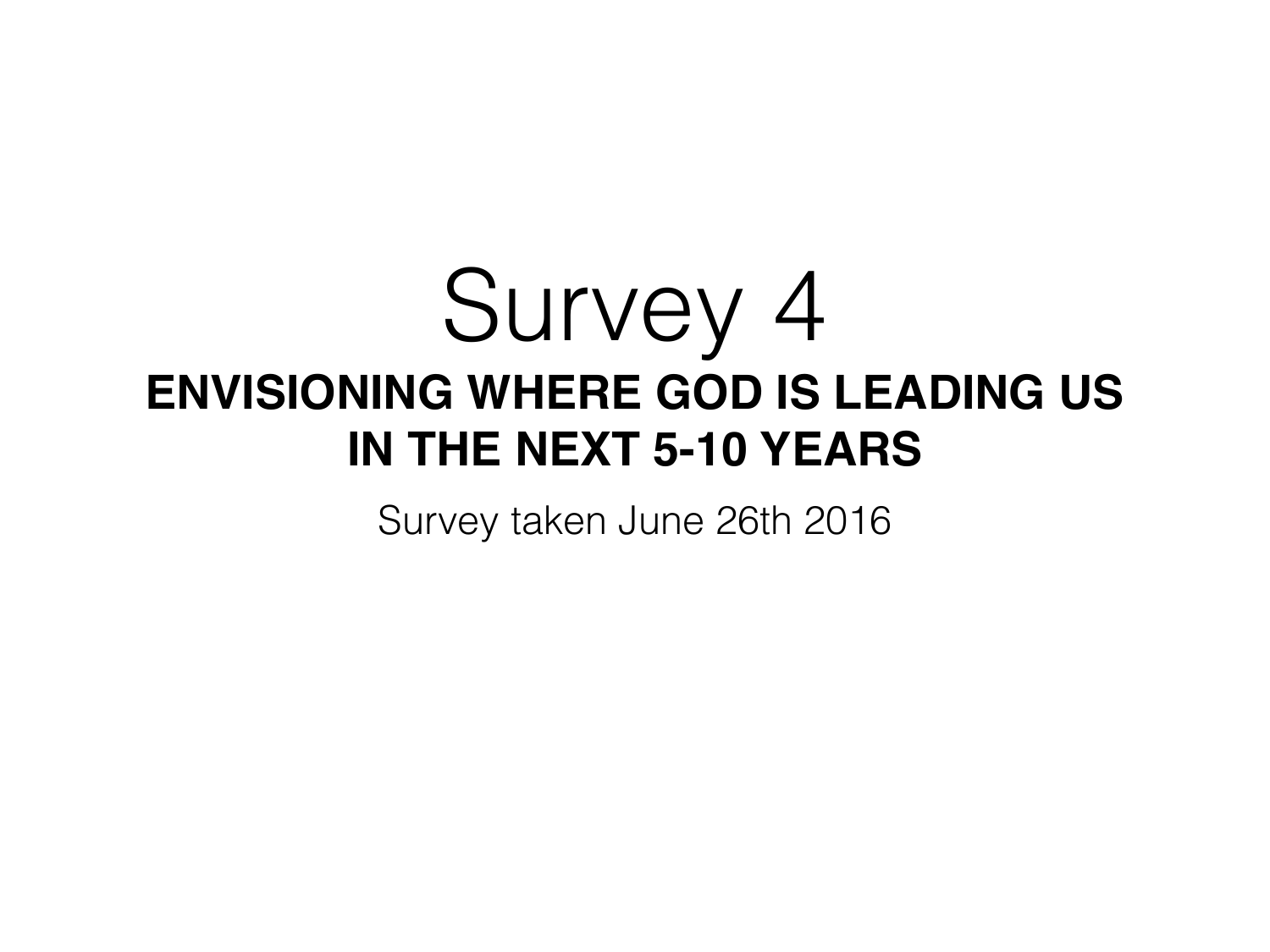

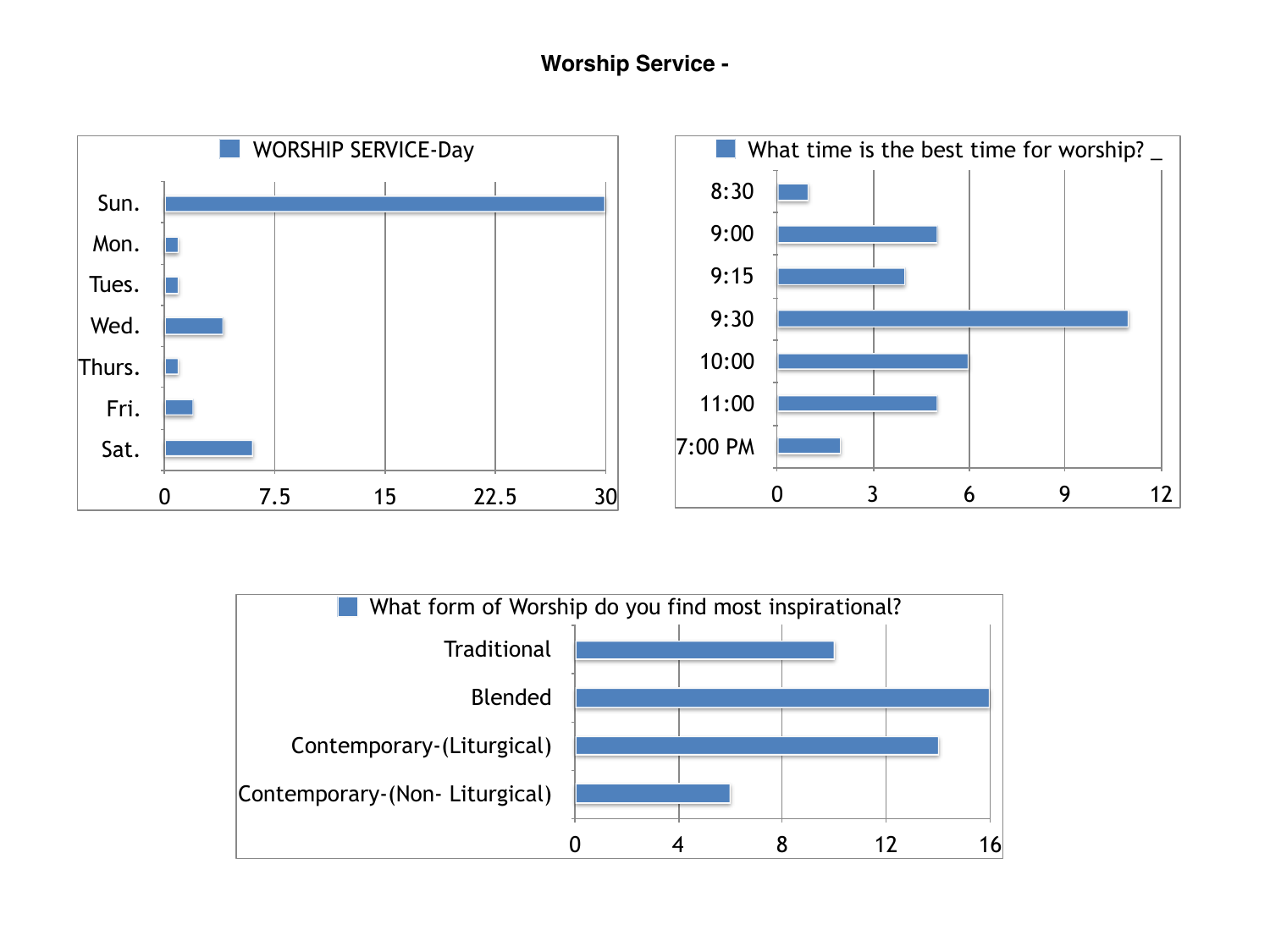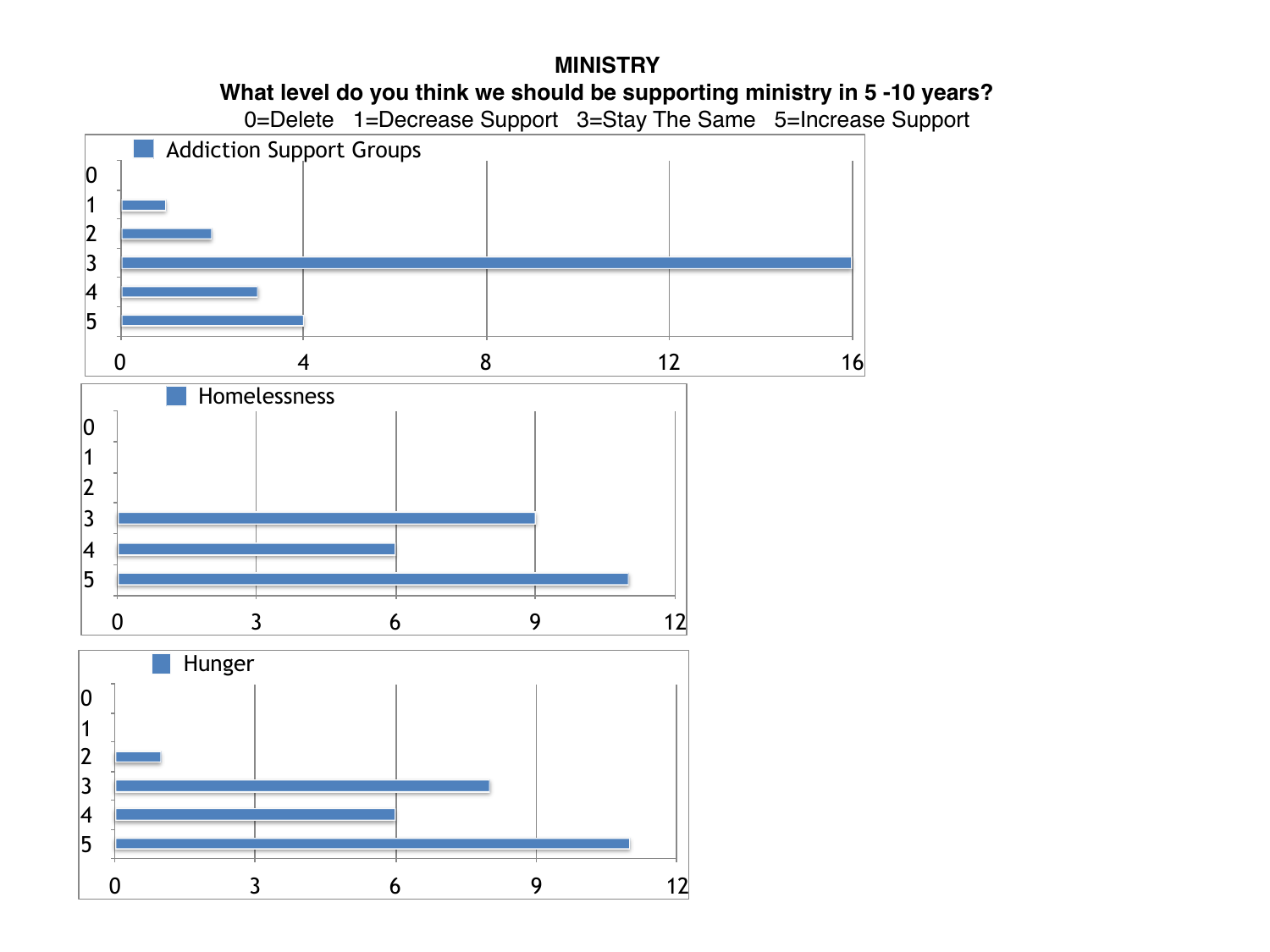## **MINISTRY What level do you think we should be supporting ministry in 5 -10 years?** 0=Delete 1=Decrease Support 3=Stay The Same 5=Increase Support

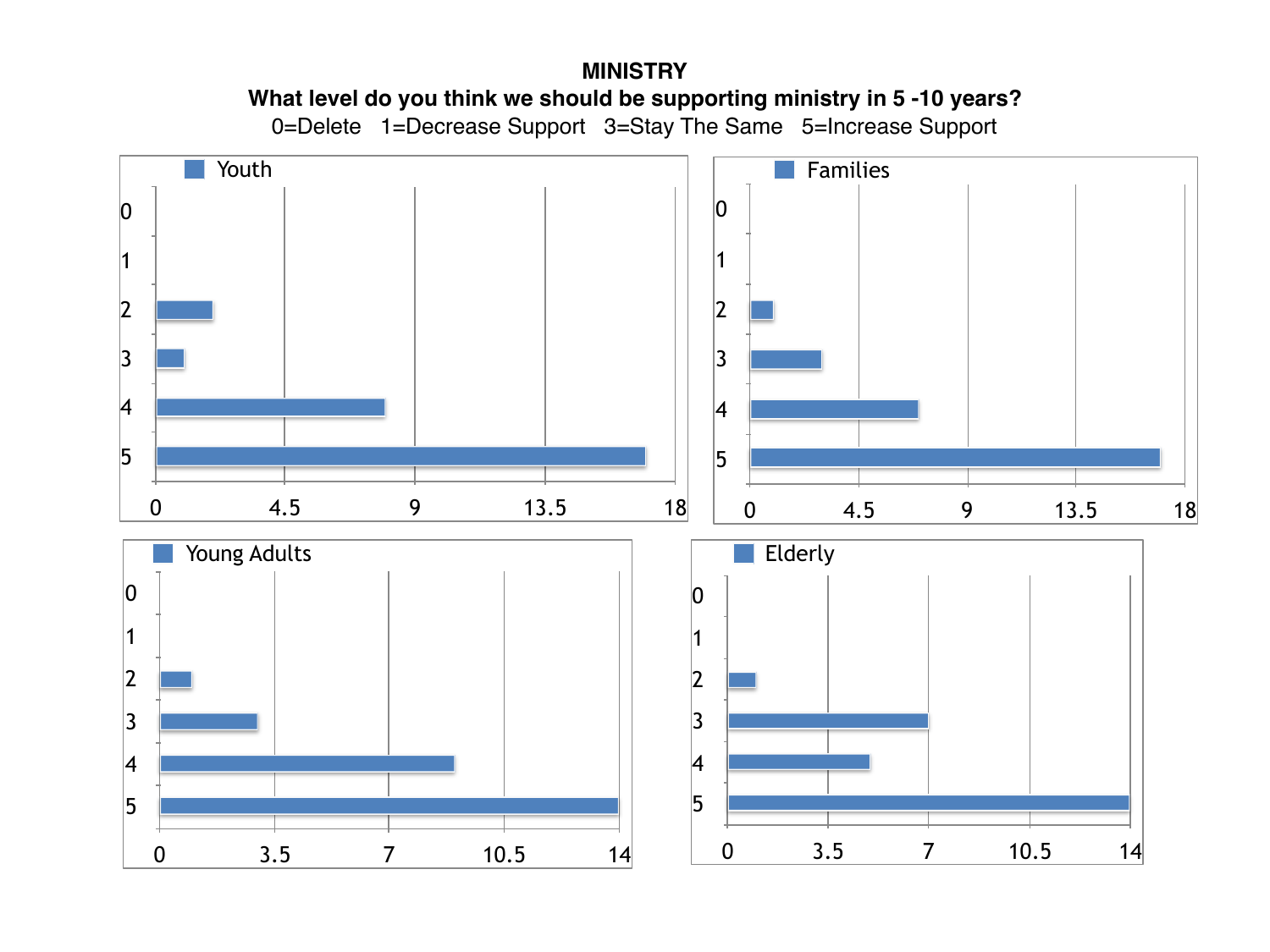#### **MINISTRY**

**What level do you think we should be supporting ministry in 5 -10 years?**

0=Delete 1=Decrease Support 3=Stay The Same 5=Increase Support



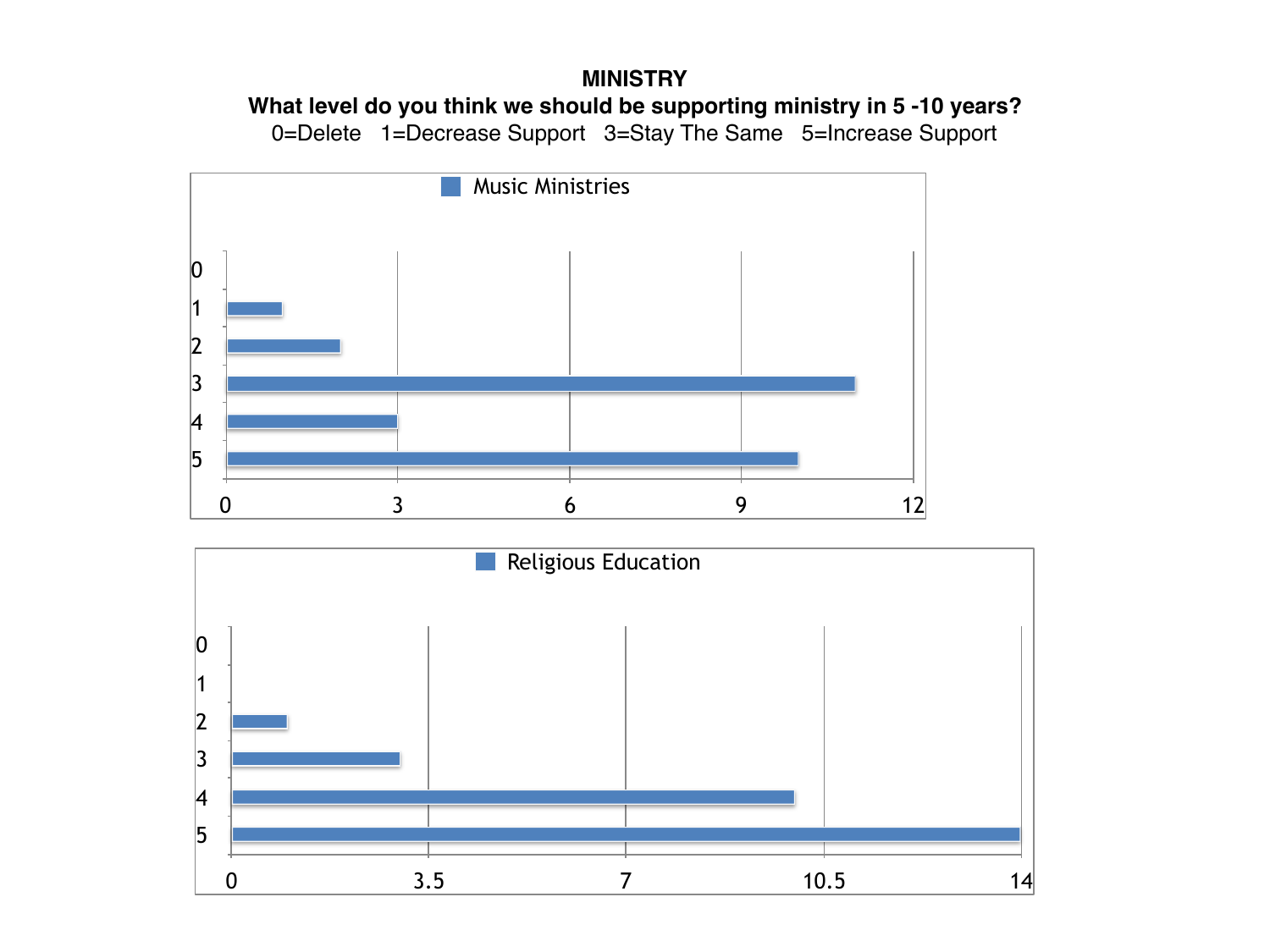## **RESOURCES**

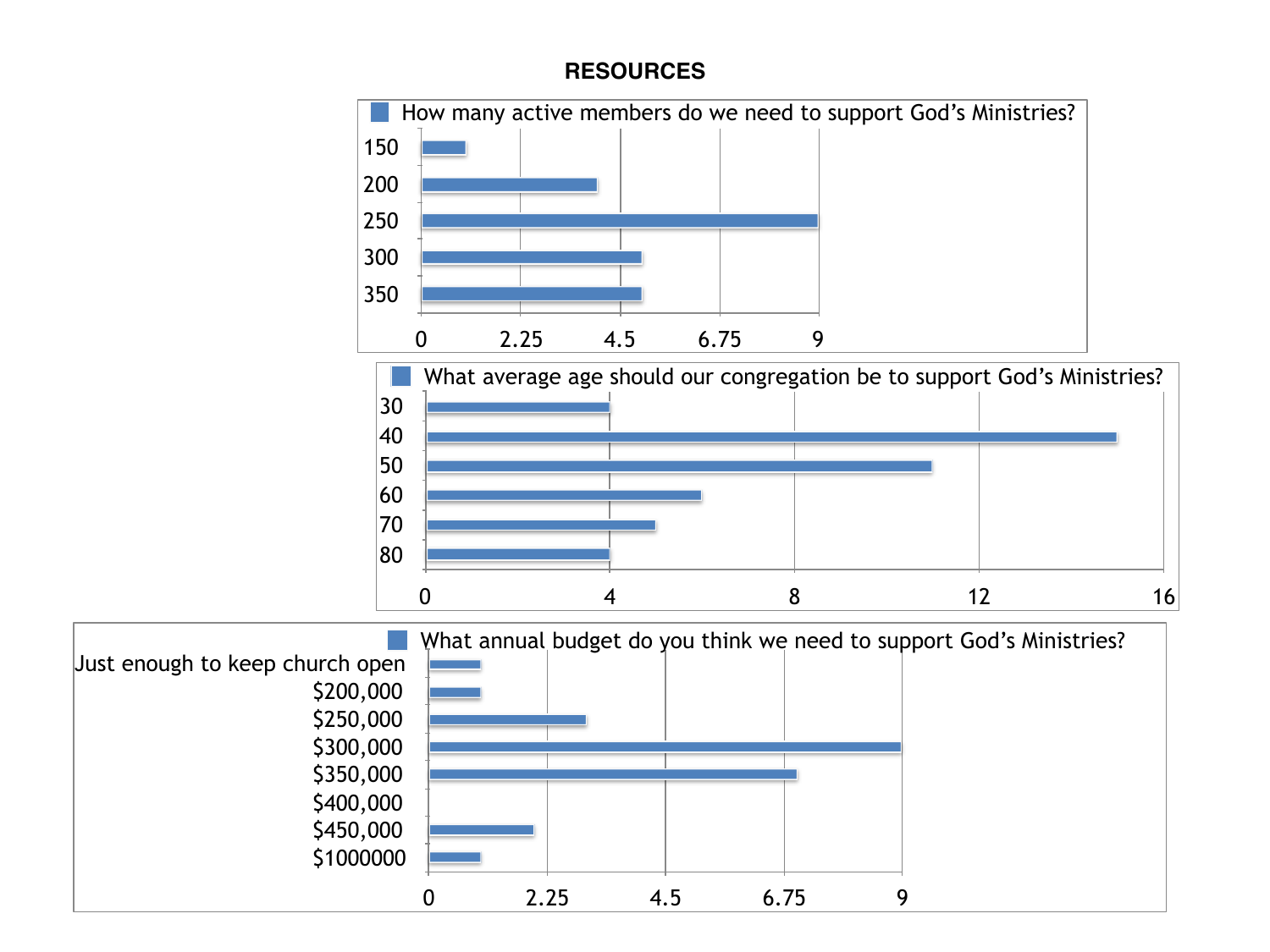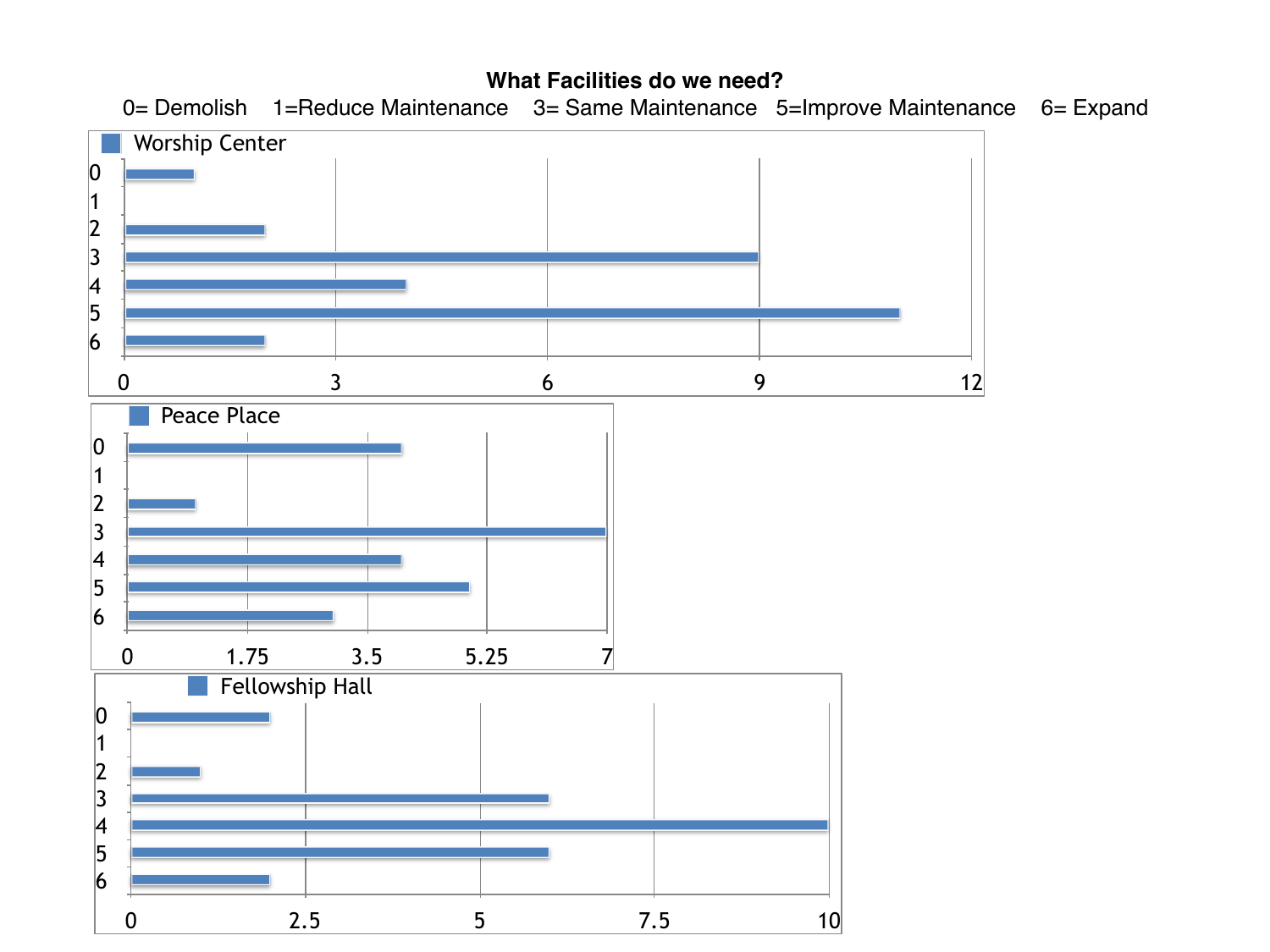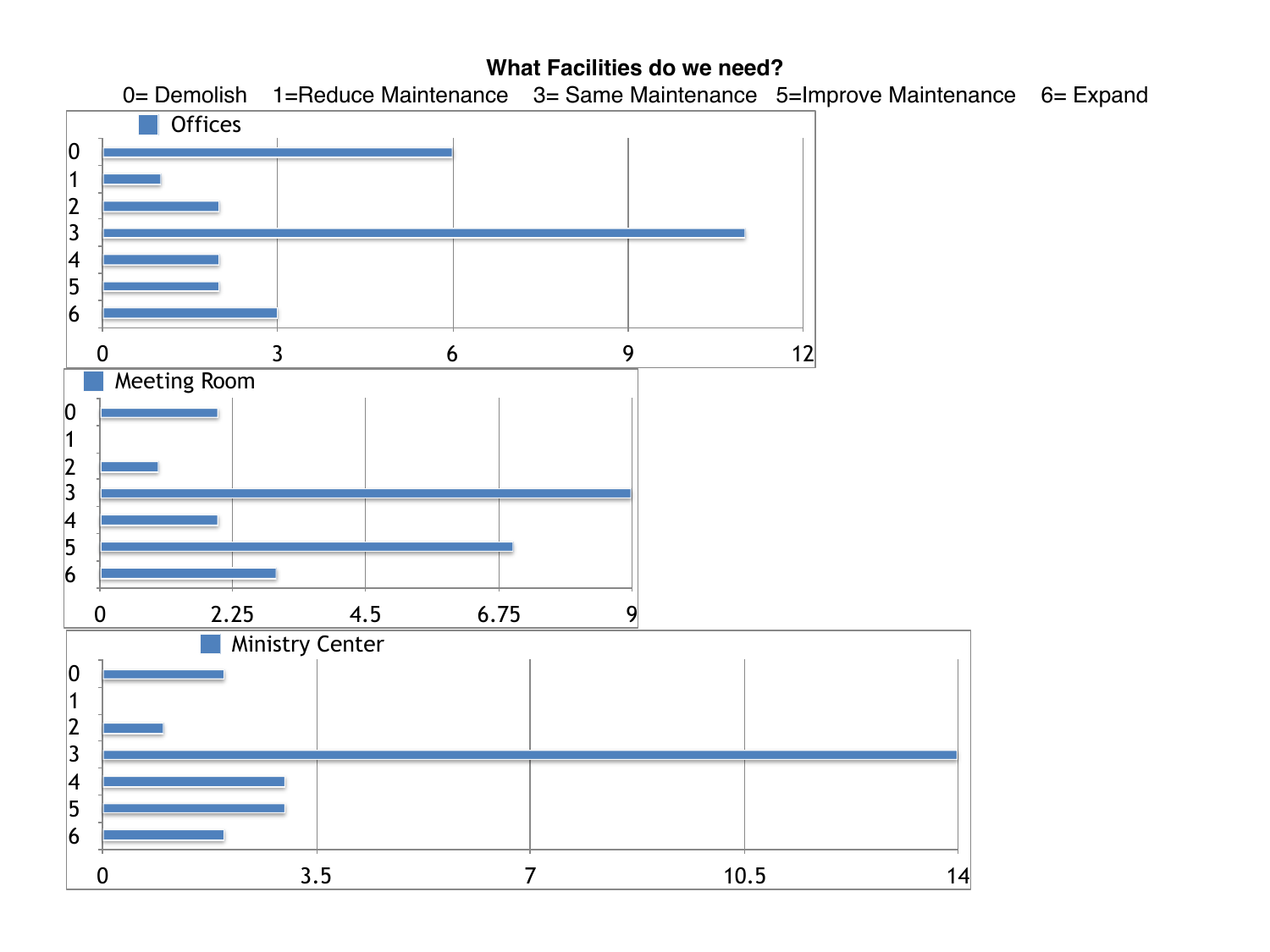## **What Facilities do we need?**

0= Demolish 1 = Repurpose 3 = Rent 5=Sell 6 = Leave As Is